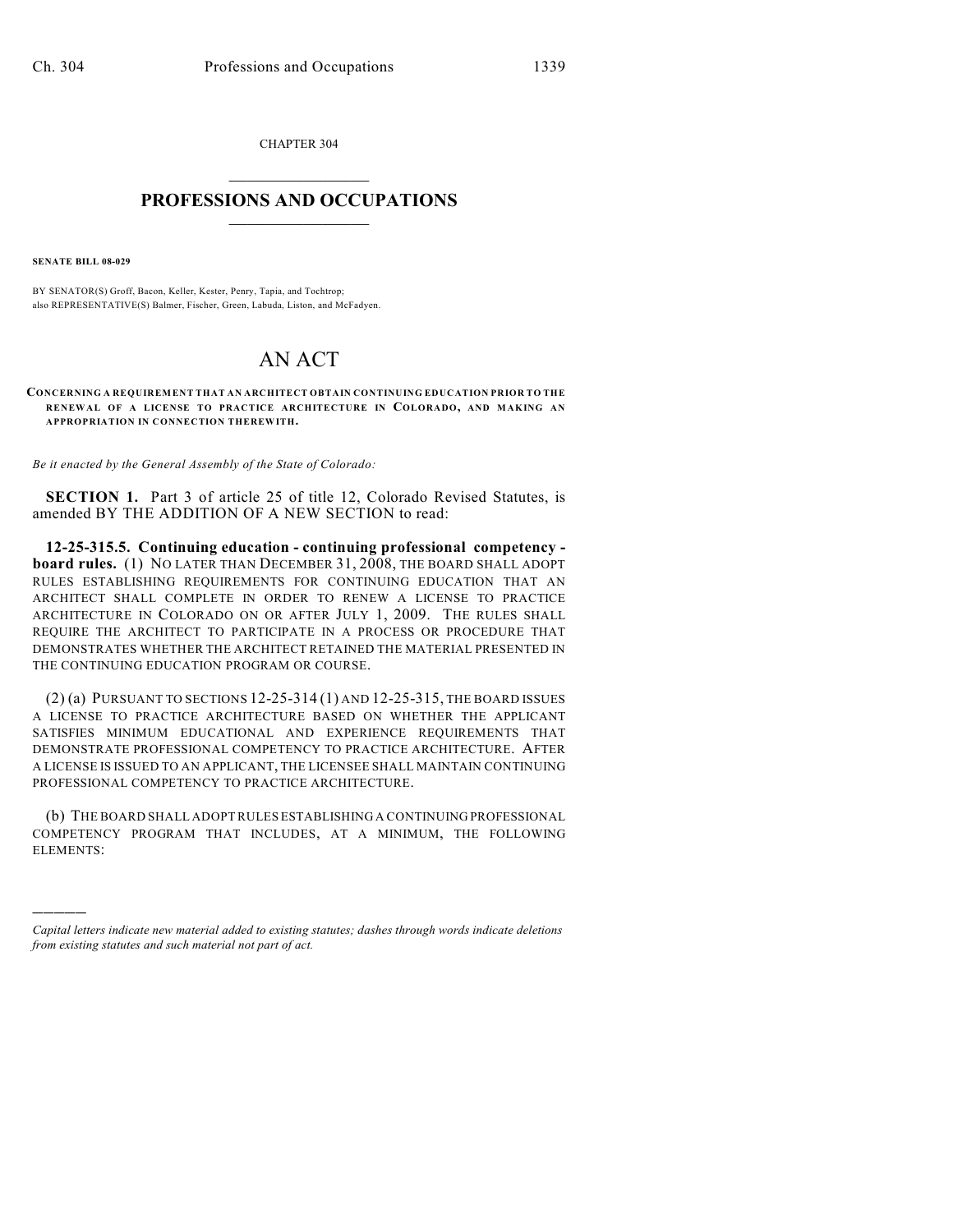(I) ASSESSMENT OF THE KNOWLEDGE AND SKILLS OF A LICENSEE SEEKING TO RENEW A LICENSE;

(II) DEVELOPMENT, EXECUTION, AND DOCUMENTATION OF A LEARNING PLAN BASED ON THE ASSESSMENT; AND

(III) PERIODIC DEMONSTRATION OF KNOWLEDGE AND SKILLS NECESSARY TO ENSURE A MINIMAL ABILITY TO SAFELY PRACTICE THE PROFESSION.

(c) THE PROGRAM MAY INCLUDE THE CONTINUING EDUCATION REQUIREMENTS ADOPTED PURSUANT TO SUBSECTION (1) OF THIS SECTION, AND THE BOARD SHALL REPEAL THE CONTINUING EDUCATION REQUIREMENTS ONCE THE PROGRAM RULES ARE ADOPTED. AFTER THE PROGRAM IS ESTABLISHED, AN ARCHITECT SHALL SATISFY THE REQUIREMENTS OF THE PROGRAM IN ORDER TO RENEW A LICENSE TO PRACTICE ARCHITECTURE IN COLORADO.

(3) AS USED IN THIS SECTION, "CONTINUING PROFESSIONAL COMPETENCY" MEANS THE ONGOING ABILITY OF A LICENSEE TO LEARN, INTEGRATE, AND APPLY THE KNOWLEDGE, SKILL, AND JUDGMENT TO PRACTICE ARCHITECTURE ACCORDING TO GENERALLY ACCEPTED INDUSTRY STANDARDS AND PROFESSIONAL ETHICAL STANDARDS IN A DESIGNATED ROLE AND SETTING.

**SECTION 2. Appropriation.** (1) In addition to any other appropriation, there is hereby appropriated, out of any moneys in the division of registrations cash fund created in section 24-34-105 (2) (b) (I), Colorado Revised Statutes, not otherwise appropriated, to the department of regulatory agencies, for allocation to the executive director's office, for legal services, for the fiscal year beginning July 1, 2008, the sum of nine thousand four dollars (\$9,004), or so much thereof as may be necessary, for the implementation of this act.

(2) In addition to any other appropriation, there is hereby appropriated, out of any moneys in the division of registrations cash fund created in section 24-34-105 (2) (b) (I), Colorado Revised Statutes, not otherwise appropriated, to the department of regulatory agencies, for allocation to the division of registrations, to establish a requirement that an architect obtain continuing education prior to the renewal of a license to practice architecture, for the fiscal year beginning July 1, 2008, the sum of thirty-five thousand five hundred thirty dollars (\$35,530) and 0.5 FTE, or so much thereof as may be necessary, for the implementation of this act.

(3) In addition to any other appropriation, there is hereby appropriated to the department of law, for the fiscal year beginning July 1, 2008, the sum of nine thousand four dollars (\$9,004), or so much thereof as may be necessary, for the provision of legal services to the department of regulatory agencies related to the implementation of this act. Said sum shall be from reappropriated funds received from the department of regulatory agencies out of the appropriation made in subsection (1) of this section.

**SECTION 3. Effective date - applicability.** (1) This act shall take effect at 12:01 a.m. on the day following the expiration of the ninety-day period after final adjournment of the general assembly that is allowed for submitting a referendum petition pursuant to article V, section 1 (3) of the state constitution, (August 6, 2008,